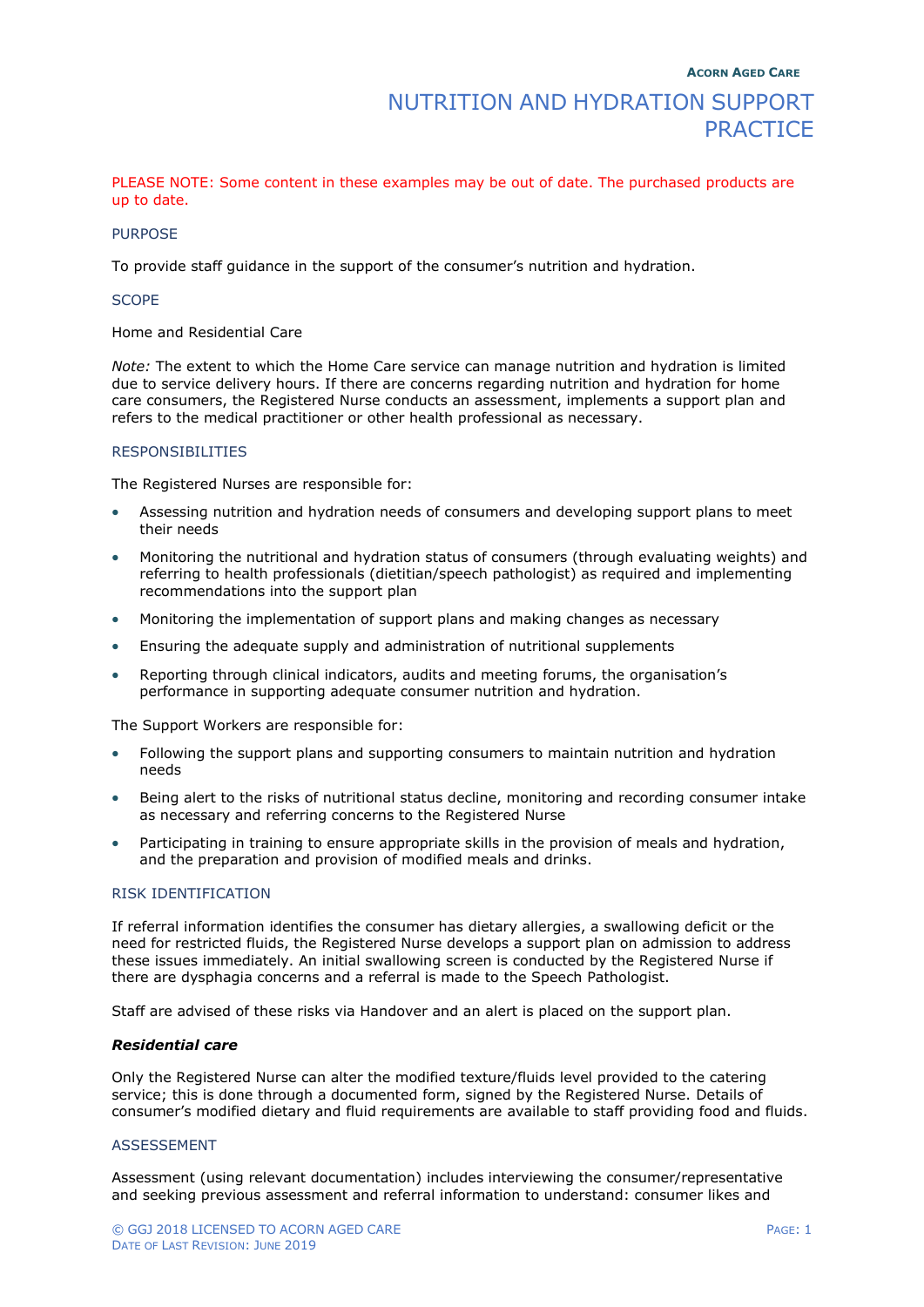# NUTRITION AND HYDRATION SUPPORT **PRACTICE**

dislikes, preferred location for meals, current nutritional status, past medical history, risk factors, functional impairments that may impact on the ability to eat and drink, swallowing status and the need for modified diet or fluids, oral and dental status, skin integrity status, cognitive impairment, weight, cultural or religious requirements, medications, allergies and any other relevant information.

### *Home care*

Home care consumers are not afforded a full nutrition and hydration assessment unless there are indications from referral or assessment that this is necessary.

### *Residential care*

Each consumer has a food and fluid intake chart completed for three days within the first two weeks of admission to ascertain 'usual' dietary and fluid intake. The results of this is discussed with the consumer and contributes to the support plan.

See also Assessment and Support Planning Practice.

### SUPPORT PLANNING

The support plan is developed with the consumer giving consideration to the abovementioned.

#### *Home care*

Consumers who require nutrition and hydration support are assessed by the Registered Nurse and referred to their medical practitioner for referral to a Dietitian or Speech Pathologist who will provide information to the Registered Nurse to include in the support plan.

### *Residential care*

Consumers are weighed monthly (or more often if identified as at risk of weight loss) unless contraindicated (eg palliative care). Weights are documented and monitored/evaluated by the Registered Nurse who reviews the support plan should there be evidence of weight loss/gain.

### CARE PROVISION

Staff support consumers to access food and fluids by:

- Providing consumers, the opportunity to make food and fluid choices
- Providing mobility support and appropriate, safe positioning to eat and drink
- Ensuring they support the consumer to consume their meals by sitting beside them and pacing the meal to suit the consumer's needs
- Ensuring fluids are available and accessible for all consumers with consideration to fluid modification
- Providing additional fluids during hot weather with consideration to consumers' fluid restriction requirements
- Providing nutritional supplements as prescribed
- Recording intake and reporting meals and drinks that are not consumed to the Registered Nurse/Supervisor.

Weight loss or gain is monitored and reported by staff as per the flow chart below and appropriate actions taken to support consumers.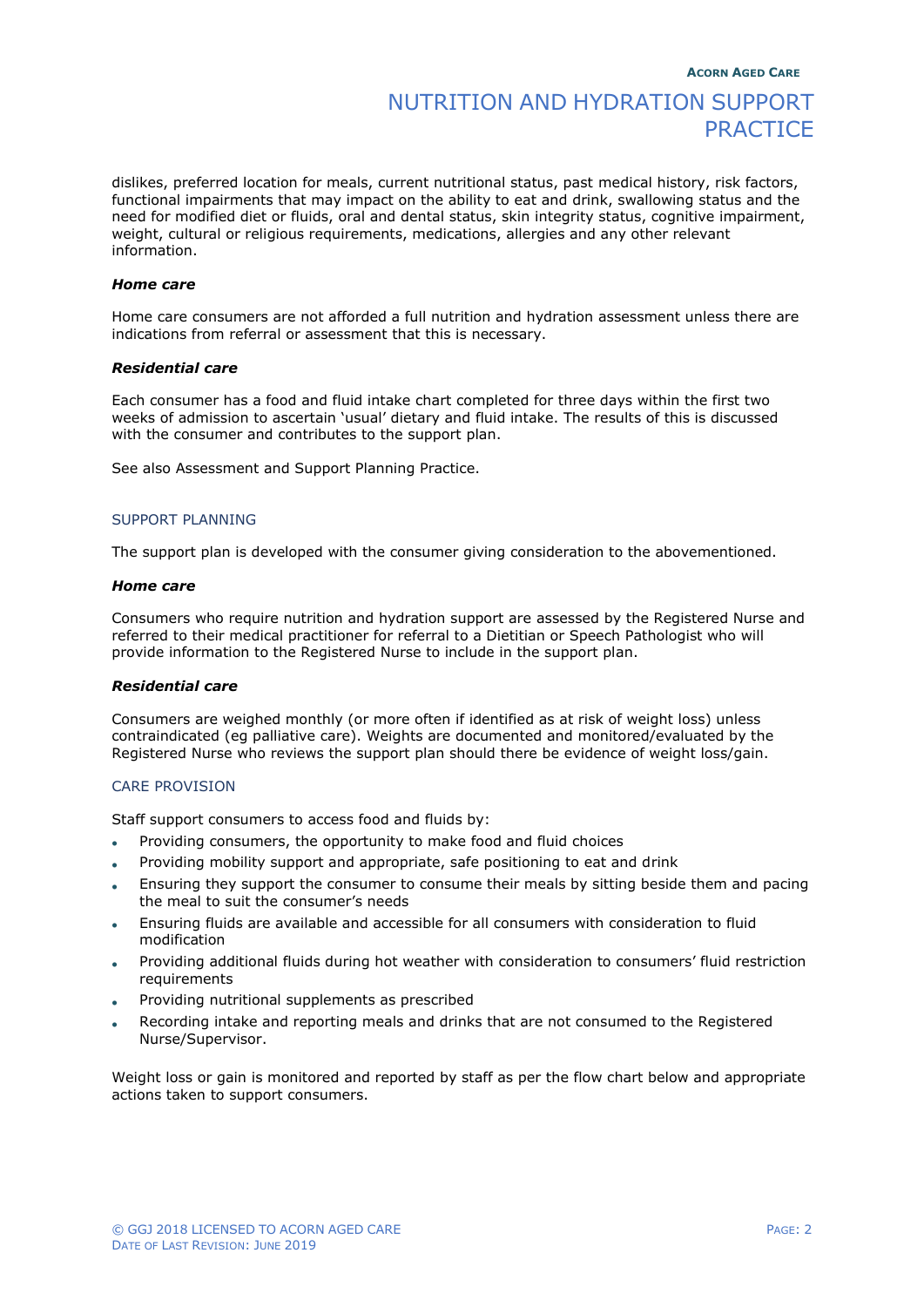# NUTRITION AND HYDRATION SUPPORT **PRACTICE**

### **Dietary and fluid modification**

### *Residential care*

Only the Registered Nurse can alter the modified texture/fluids level provided to the catering service; this is done through a documented form, signed by the Registered Nurse.

Consumers who have swallowing impairment are assessed by the Speech Pathologist and a safe swallowing plan is developed and implemented in consultation with the consumer. Modified food and fluid textures are provided as per the International Dysphagia Diet Standardisation Initiative<sup>1</sup> and as per the specific care plan outlining the type of modification required and thickening requirements to meet the dysphagia guidelines.

Relevant staff are provided with training in the preparation and provision of modified diets and fluids and in supporting people with dysphagia to consumer their meals and drinks. Staff are also trained in the management of choking: Refer to Managing Life Threatening Events Practice for information on managing choking. See the Resources file for more information on the IDDSI Framework guidelines.

<sup>1</sup> The International Dysphagia Diet Standardisation Initiative 2016 <https://iddsi.org/framework/>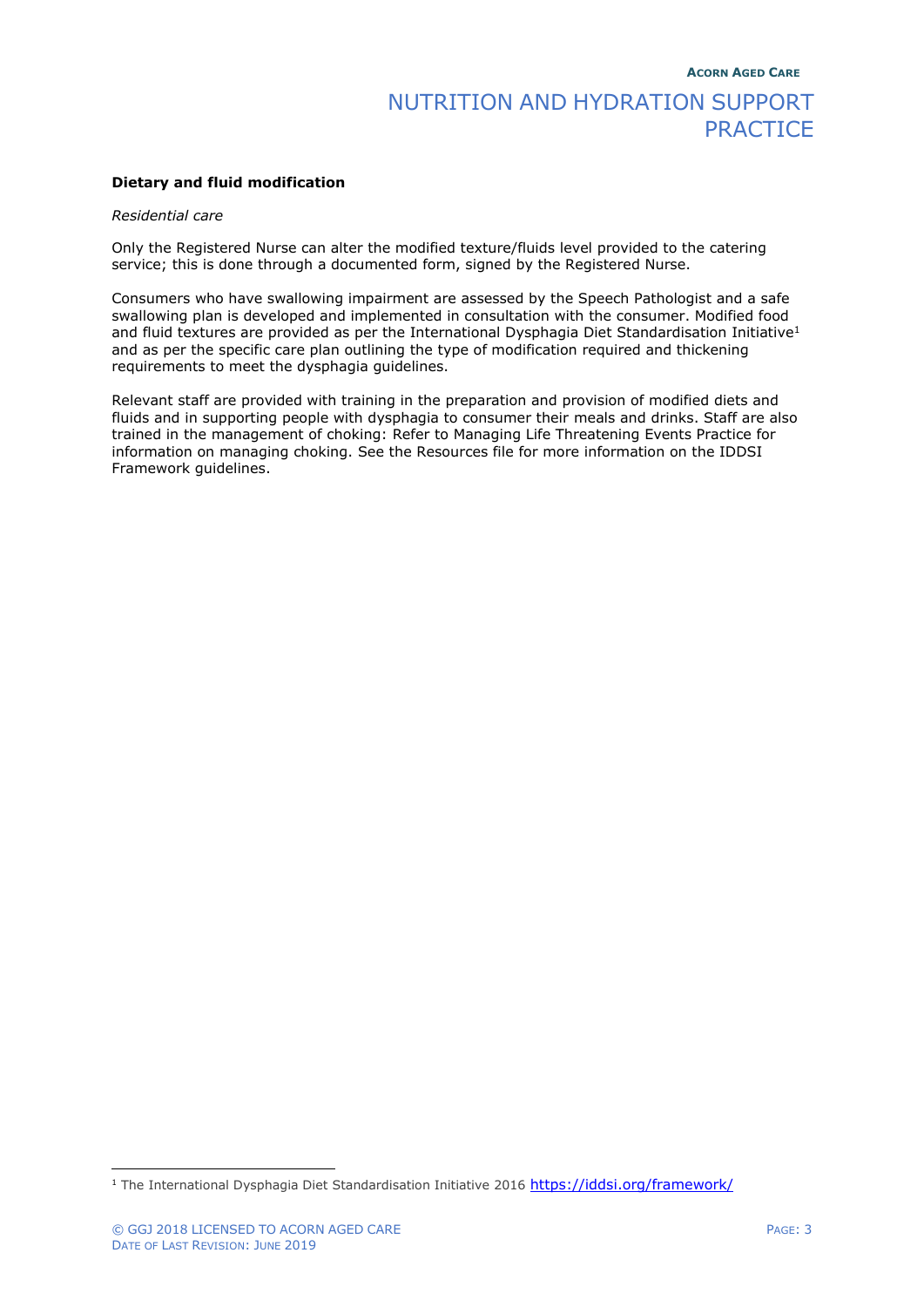# **ACORN AGED CARE** NUTRITION AND HYDRATION SUPPORT **PRACTICE**



## **Residential care menu choices**

The Dietitian consults on all menus and ensures appropriate nutritional content. Menus are provided to consumers to make their food choices with consideration to their assessed requirements, cultural preferences, likes and dislikes and diet and fluid modification. Consumers are provided with breakfast, lunch, dinner, morning and afternoon tea and supper.

Fresh fruit and fluids are available to all consumers (with consideration to their modified diet/fluid requirements). All consumers have choice regarding their food and fluid options. Consumers living with dementia are supported to express their views and choices regarding menu choices even if they may not be able to remember their choices.

Nutritional supplements and alterative options are provided to ensure consumers are supported to maintain their nutritional and hydration status in line with their health.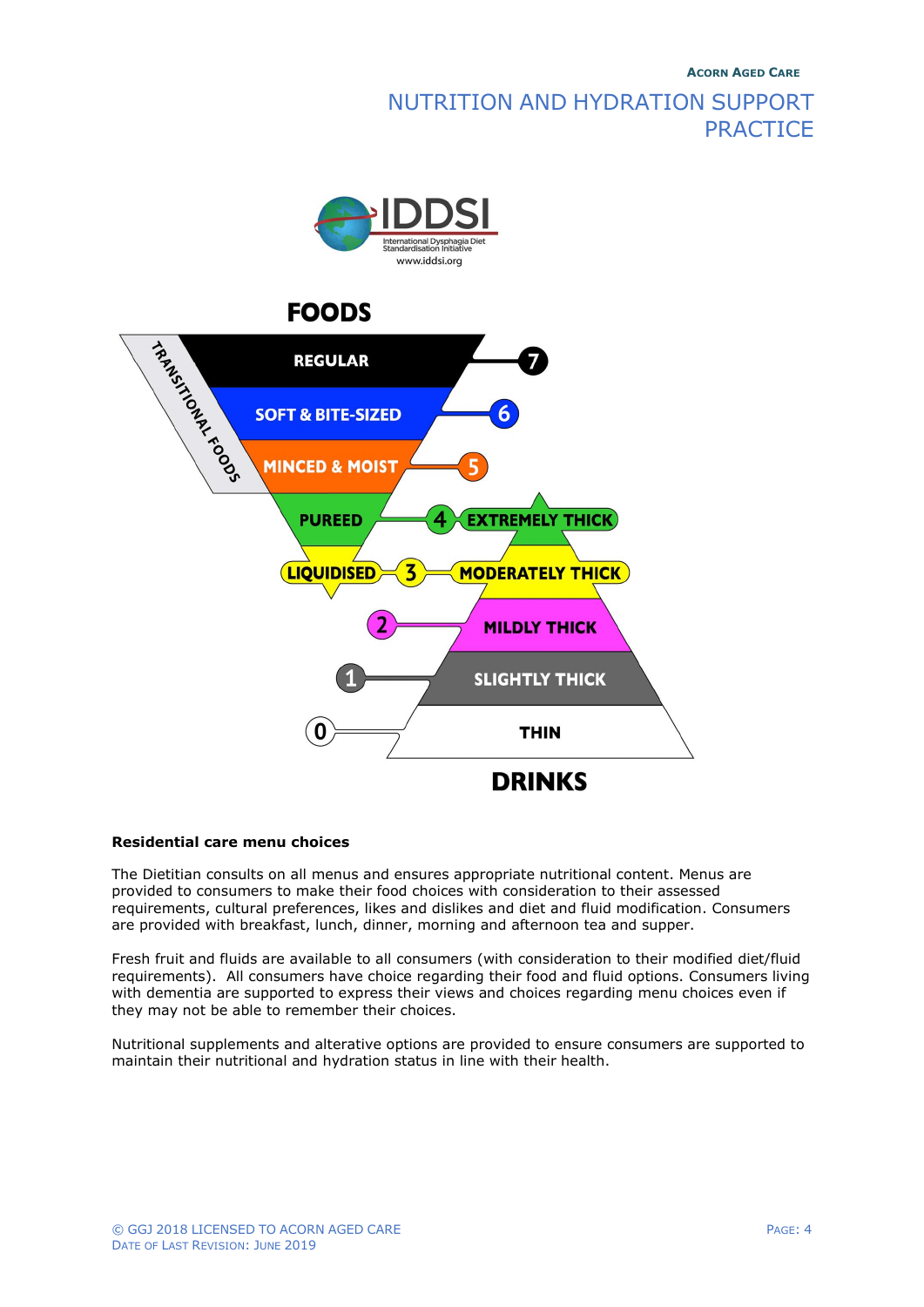# NUTRITION AND HYDRATION SUPPORT **PRACTICE**

### REFERRAL

The Registered Nurse discusses the need for referral to a Dietitian or Speech Pathologist with the consumer/representative. If the consumer has a preference for a practitioner, the Registered Nurse will refer to them, otherwise the organisation's practitioners will be used. Once the consumer has been assessed, the practitioner documents the consultation and feedback to be included in the support plan.

## **ESCALATION**

Refer to Registered Nurse/supervisor if any concerns regarding the nutrition and hydration of consumers. The Registered Nurse/supervisor escalates to the appropriate health professional for advice and support.

Refer to Managing Life Threatening Events Practice for information on managing choking.

## REPORTING

Monthly reporting of weight loss is conducted to ensure quality care and inform the National Aged Care Quality Indicator Program (see 8.9.9 Key Result Areas/clinical indicator performance). Data is reviewed at clinical meetings and reported to the Clinical Care Committee.

The Weight Management Flow Chart below details actions to support consumers with weight loss or gain.